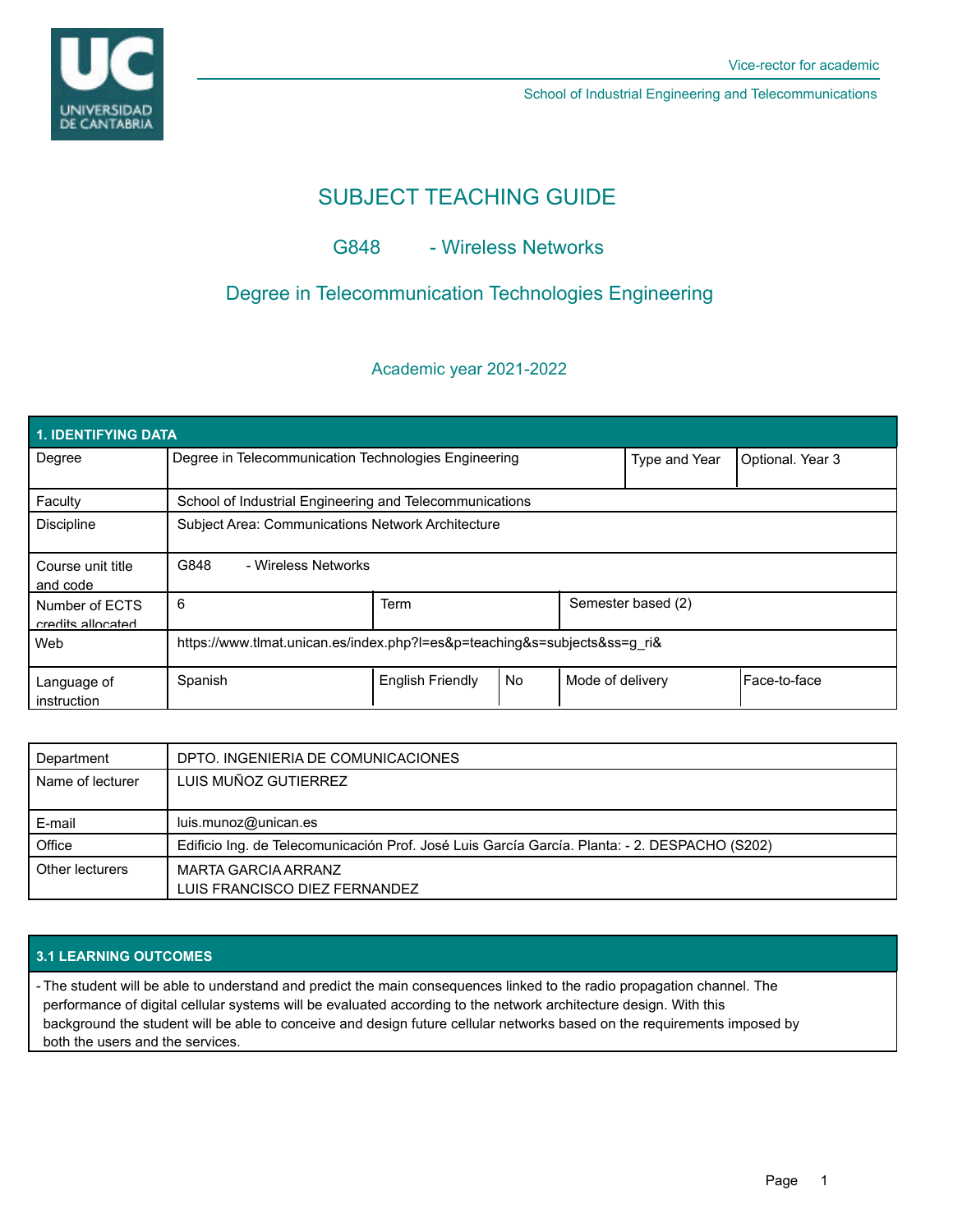

School of Industrial Engineering and Telecommunications

#### **4. OBJECTIVES**

- The following objectives are addressed:
- 1) The radio channel and its limitations.
- 2) Analysis of the efficiency of radio resource sharing techniques in wireless networks .
- 3) Cellular access networks capacity analysis.
- 4) Understanding the concept of logical channel and its mapping onto physical resources.
- 5) To apply the above concepts to GSM and GPRS systems.
- 6) Analysis of cellular systems based on CDMA techniques.
- 7) CDMA techniques as the basis for 3G and 3,5G.
- 8) To understand the needs, limitations and possibilities of short range wireless communications.
- 9) The IEEE 802.11x familly: Standards and evolution.

# **6. COURSE ORGANIZATION**

**CONTENTS** 

| 11 | Introduction to mobile communication systems. Basic concepts on propagation. Flat-earth model. Fading. Radio<br>engineering techniques. Radio resource sharing techniques. The concept of cellular system. Capacity of cellular<br>systems. Fundamentals of cellular network planning.                                                                          |
|----|-----------------------------------------------------------------------------------------------------------------------------------------------------------------------------------------------------------------------------------------------------------------------------------------------------------------------------------------------------------------|
| l2 | The GSM system. Requirements for a global cellular digital system. Initial proposal. GSM architecture. Constitutive<br>modules and functionalities. The radio interface. Bursts. The GSM logical channel concept. Mapping logical channels<br>onto physical resources. Type of combinations. Planning GSM networks. Call establishment and network association. |
| l3 | The GPRS system. The need for supporting mobile data. GSM evolution for supporting data services: SGSN and<br>GGSN. The GPRS radio interface.                                                                                                                                                                                                                   |
| 14 | CDMA techniques. Spread spectrum techniques review. Beyond TDMA and TDMA/FDMA schemes. The radio<br>channel and spread spectrum techniques. RAKE receiver. Sharing resources with CDMA. Capacity analysis of<br>CDMA systems. Cell breathing effect.                                                                                                            |
| l5 | The IMT-2000 system. Evolution from 2G to 3G. Requirements. Standardization: 3 GPP and working groups. UMTS<br>architecture. UTRA-FDD. Transport, logical and physical channels. Mapping onto physical resources. The path from<br>3G to 4G. HSDPA and HSUPA. Introduction to LTE-A.                                                                            |
| l6 | Wireless local area networks. Needs and requirements. The standardization process. Introduction to the IEEE<br>802.11x physical and MAC layers.                                                                                                                                                                                                                 |